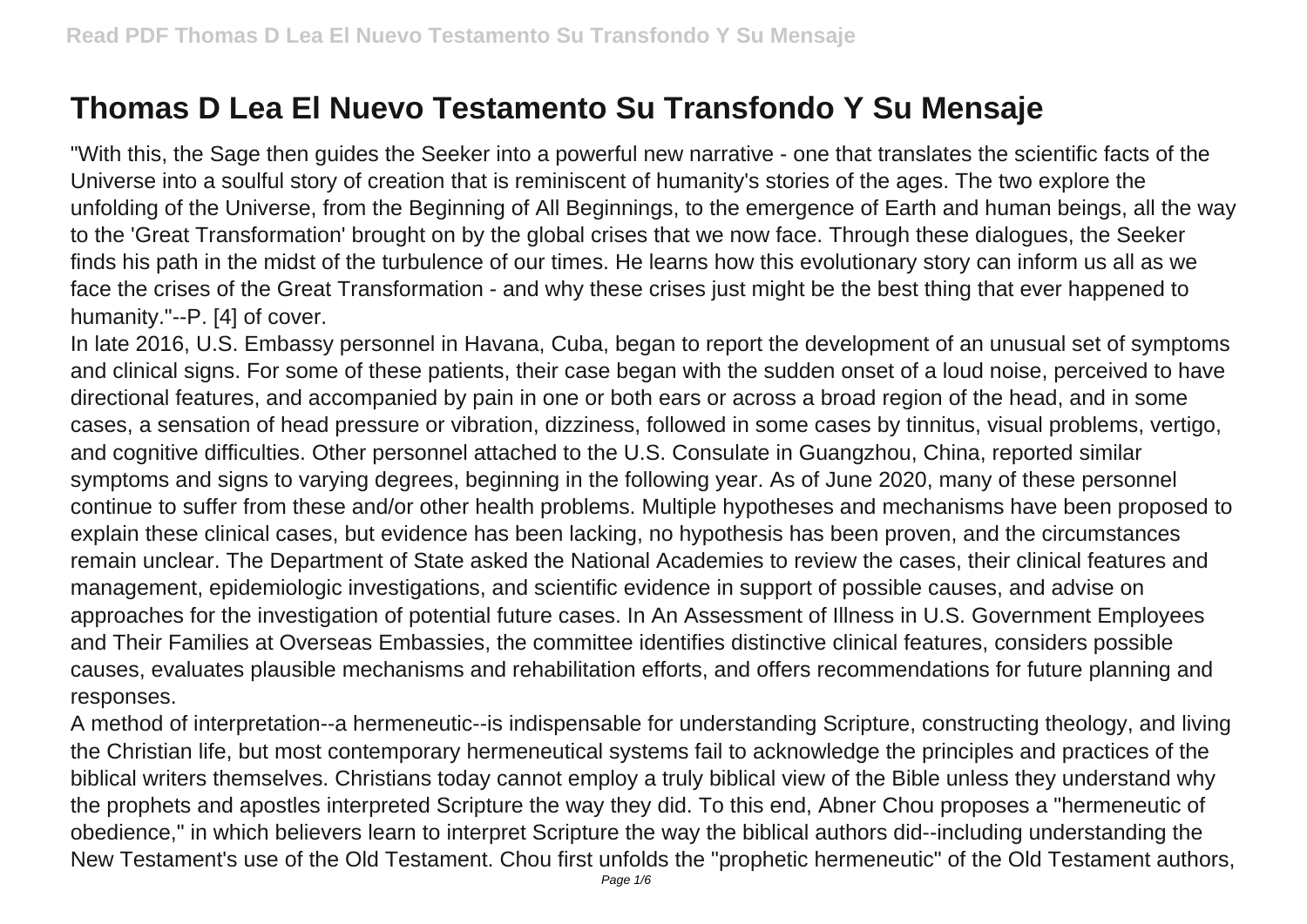and demonstrates the continuity of this approach with the "apostolic hermeneutic" of the New Testament authors. The author presents an analysis of each one of the parables, taking into account the context in which Jesus presented the parable, then how it was understood and used by the people of that day, and finally, how we can follow its teachings within our own context. Dr. Fricke is a retired missionary who taught in Latin American seminaries for many years, and wrote this book in Spanish.

A widely respected pastor equips and encourages preachers of all kinds to respect their calling and preach the Word with a pure heart and strong mind.

An excellent resource that includes both principles and relevant methods for starting new churches.

El mundo cristiano a través de la historia ha enfrentado grandes desafíos en su intención de mantenerse vigente y contextual para cada generación. Seguir a Jesús en el siglo XXI puede significar algo muy diferente a lo que el mundo del primer siglo concibió. Entender sus declaraciones en nuestros tiempos puede convertirse hoy en día en algo más que un simple ejercicio hermenéutico. Puede resultar más bien en una multiplicidad de opciones con las cuales cada quién establece sus propias decisiones. Esta obra nos permitirá adentrarnos en la complejidad del pensamiento posmoderno en relación con los valores cristianos y el desafío que supone esta forma de concebir el mundo para el creyente actual o simplemente para quien se interese en contextualizar un mensaje proclamado hace 20 siglos atrás en los caminos de Galilea, Judea y sitios aledaños. Frente a la relativización de la verdad, la desconfianza en los metarrelatos, la pluralidad o el sincretismo en cuestiones religiosas y la muerte de los ideales, es muy importante tratar de dilucidar el espacio de acción del mensaje de Jesús y su aplicación para esta generación.

Includes revised sections on the text of the New Testament and the synoptic problem

In the comprehensive The New Testament: Its Background and Message, the late Thomas Lea presented a clear and concise introduction to the New Testament giving readers the key that unlocks the door to understanding these important texts. This influential work presents the background of the New Testament with broad strokes and with a focus on specific books including the Gospels, Acts, and Paul and his letters. Originally written in an easy-to-understand style and form, Lea's text continues to unlock the message of the New Testament for both new students and seasoned scholars. Muchos comentarios bíblicos nos llevan en un viaje de ida del siglo veinte al siglo uno. Sin embargo, nos dejan ahí, asumiendo que, de alguna manera, podremos regresar por nosotros mismos. En otras palabras, se enfocan en el significado original del pasaje, pero no discuten su aplicación contemporánea. ¡La información que ofrecen es valiosa, pero el trabajo está hecho solo a la mitad! Esta nueva y única serie muestra a los lectores cómo traer un mensaje antiguo al contexto moderno. Explica no solo lo que la Biblia quiso decir, sino también cómo puede hablar de un modo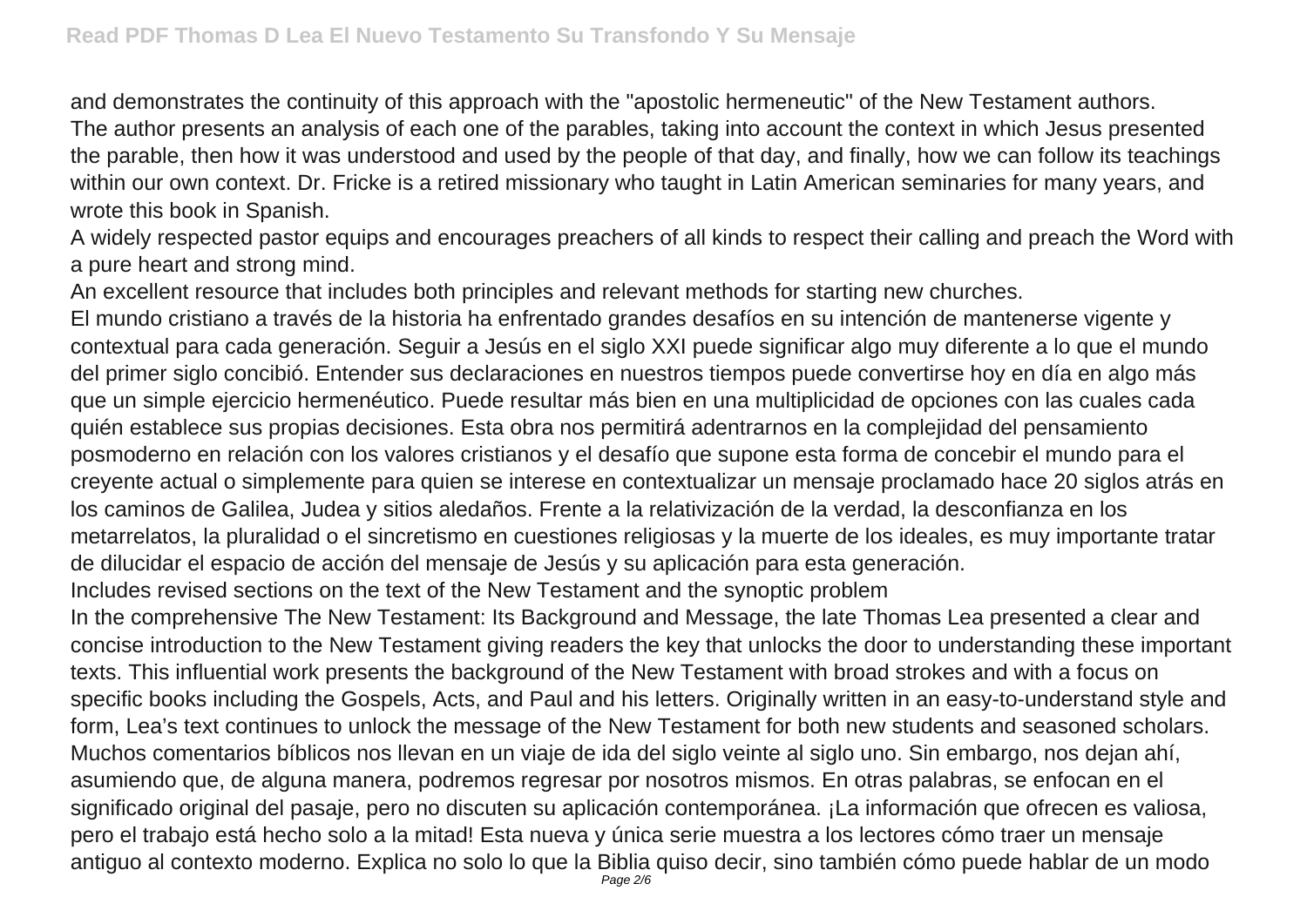poderoso en la actualidad.

The story of a couple with seemingly perfect lives...and the secrets they hide behind closed doors. Perfect for fans of Liane Moriarty and Jo Jo Moyes.

Step by Step Through the New Testament - Member Guide by Rick Mitchell provides a framework for understanding and interpreting the New Testament, and teaches biblical background material.

El Diccionario Bíblico Ilustrado Holman, ganador del premio SEPA (Asociación de Editoriales Evangélicas) Mejor Diccionario Bíblico, ahora ha sido actualizado y aumentado. Esta diseñado para quienes necesitan información rápida y para los que procuran testudiar en profundidad cientos de temas. A través de sus fotografías, ilustraciones y gráficos a todo color, esta excelente herramienta de referencia conduce a los lectores directamente al mundo de la Biblia y les permite comprender mejor la Palabra de Dios. Desde el 2008 el Diccionario Bíblico Ilustrado Holman ha sido el líder en el mercado Ha sido ganador en varias ocasiones del premio al Mejor Diccionario Bíblico otorgado por SEPA (Asociación de Editoriales Evangélicas), el más reciente fue en el año del 2012 Características: • Es el único diccionario que puede ser usado con las versiones más populares de la Biblia: RVR 1960, DHH, LBLA, NTV, NVI, PDT, RVC, RVR 1995 y TLA • Cada entrada comienza con una definición resumida. Hay definiciones exhaustivas de personas, lugares, cosas, eventos y conceptos teológicos • Resúmenes y bosquejos de cada libro de la Biblia • Más de 600 fotografías, ilustraciones y gráficos a todo color • Exclusivos dibujos a escala y reconstrucciones de lugares y objetos bíblicos en base a una esmerada investigación arqueológica • Artículos destacados sobre temas teológicos • Información arqueológica de excavaciones en Israel • Cronograma de la historia bíblica comparada con la historia mundial • Rotulado alfabético para localización rápida y sencilla de la información Now available in Spanish, the popular Holman Illustrated Bible Dictionary is designed for those who need information quickly and those who want in-depth treatment of hundreds of topics. Through its full-color photographs, illustrations, and charts, this exceptional reference tool brings readers right into the world of the bible and enables them to better understand God's Word. Features: • The only Spanish Bible dictionary that can be used with all the major Spanish Bible translations: RVR 1960, DHH, LBLA, NTV, NVI, PDT, RVC, RVR 1995 y TLA • Summary definitions begin each entry for quick reference. Exhaustive definitions of people, places, things, events, and theological concepts • Summaries and outlines for every Bible book • Over 600 full-color photos, illustrations, and charts • Unique scale drawings and reconstructions of biblical places and objects based on careful archaeological research • Major articles on theological topics • Archaeological information from excavations in Israel • Time line of biblical history compared to world history • Quicktabs—marginal alphabetical guides for quick and easy location of information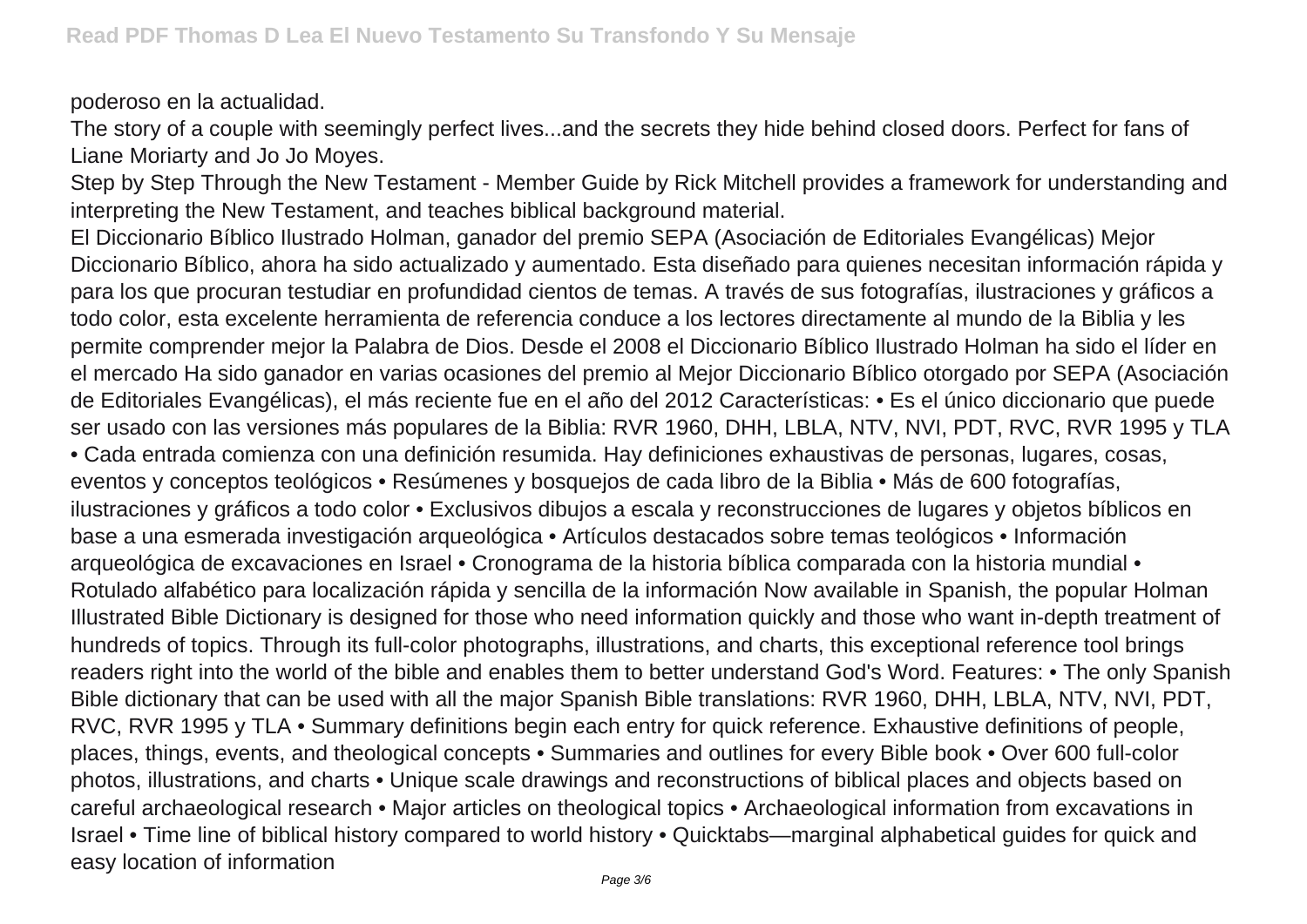Toda la intensión desplegada al poner en su mano este material, esta deliberadamente inclinada a equiparlo para ser eficaz en el trabajo con los presos, los enfermos, los obreros, los deportistas y otros. Toda persona que sea miembro de una organización religiosa o iglesia que este legalmente registrada, y que se tome su tiempo para estudiar este material, podrá ser un exitoso capellán voluntario; en la cárcel, hospital, fabrica, club deportivo y si califica podrá ser un capellán oficial y trabajar con el ejército, la policía o alguna oficina o departamento gubernamental. En los días que vivimos, somos testigos de los más grandes y significativos problemas que jamás los seres humanos hayan tenido, al tiempo en que la ciencia y la tecnología se han aumentado; los seres humanos son más miserables. Los problemas que hoy enfrentamos son el resultado de todo el daño causado a la naturaleza por la ambición alocada de los hombres. Aun así, Dios los ama y quiere que ministremos su amor a los necesitados. En el Manual de Capellanía y Ministerio; tiene la orientación necesaria para ministrar con certeza.

Well-known educator Don Griggs has written an accessible, easy-to-understand overview of the Bible for adults who have--or fear they have--little or no Bible knowledge. In two volumes, one each for the Old and New Testaments, Griggs guides us through the Bible and introduces basic tools and skills for Bible study. Donald L. Griggs' popular volumes The Bible from Scratch: The Old Testament for Beginners and The Bible from Scratch: The New Testament for Beginners presented basic themes, histories, personalities, and meanings of the Bible. With this expansion of the series, Griggs offers the lay reader an opportunity to build on the foundation of that broad knowledge with a series of volumes based on the individual books of the Old and New Testaments. A leader's guide and participant section are included for each book, making each volume an excellent resource for group or individual study.

La presencia de Cristo en el Antiguo Testamento es incuestionable. El consenso general es que Cristo puede encontrarse en el Antiguo Testamento y debe predicarse desde el Antiguo Testamento. Sin embargo, no todos están de acuerdo en cómo encontrar y predicar a Cristo con base en la primera parte de la revelación divina. Este libro defiende al cristotelismo como la hermenéutica que anticipa al Cristo que el Nuevo Testamento identifica como Jesús (Mt 26:63–64; Jn 1:41, 45) sin tener que forzarlo en cada pasaje del Antiguo Testamento. Para encontrar y predicar a Cristo en y desde el Antiguo Testamento es necesario leerlo cuidadosamente, precisamente de la misma manera que Cristo lo hizo.

It's excellent for both new students reading it for the first time, and those who have studied it for years.

What do structures such as the Eiffel Tower, the Brooklyn Bridge, and the concrete roofs of Pier Luigi Nervi have in common? According to this book, now in its first paperback edition, all are striking examples of structural art, an exciting form distinct from either architecture or machine design. Aided by a number of stunning illustrations, David Billington discusses leading structural engineer-artists, such as John A. Roebling, Gustave Eiffel, Fazlur Khan, and Robert Maillart.

Step by Step Through the Old Testament by Waylon Bailey and Tom Hudson provides a framework for understanding and interpreting the Old Testament, and teaches biblical background material.

"Aquí encontrarás un maravilloso antídoto para los predicadores confundidos por todo el énfasis moderno en el estilo por encima de la sustancia. Lawson nos lleva de regreso a las Escrituras para mostrarnos cómo la predicación bíblica es ordenada y ejemplificada por la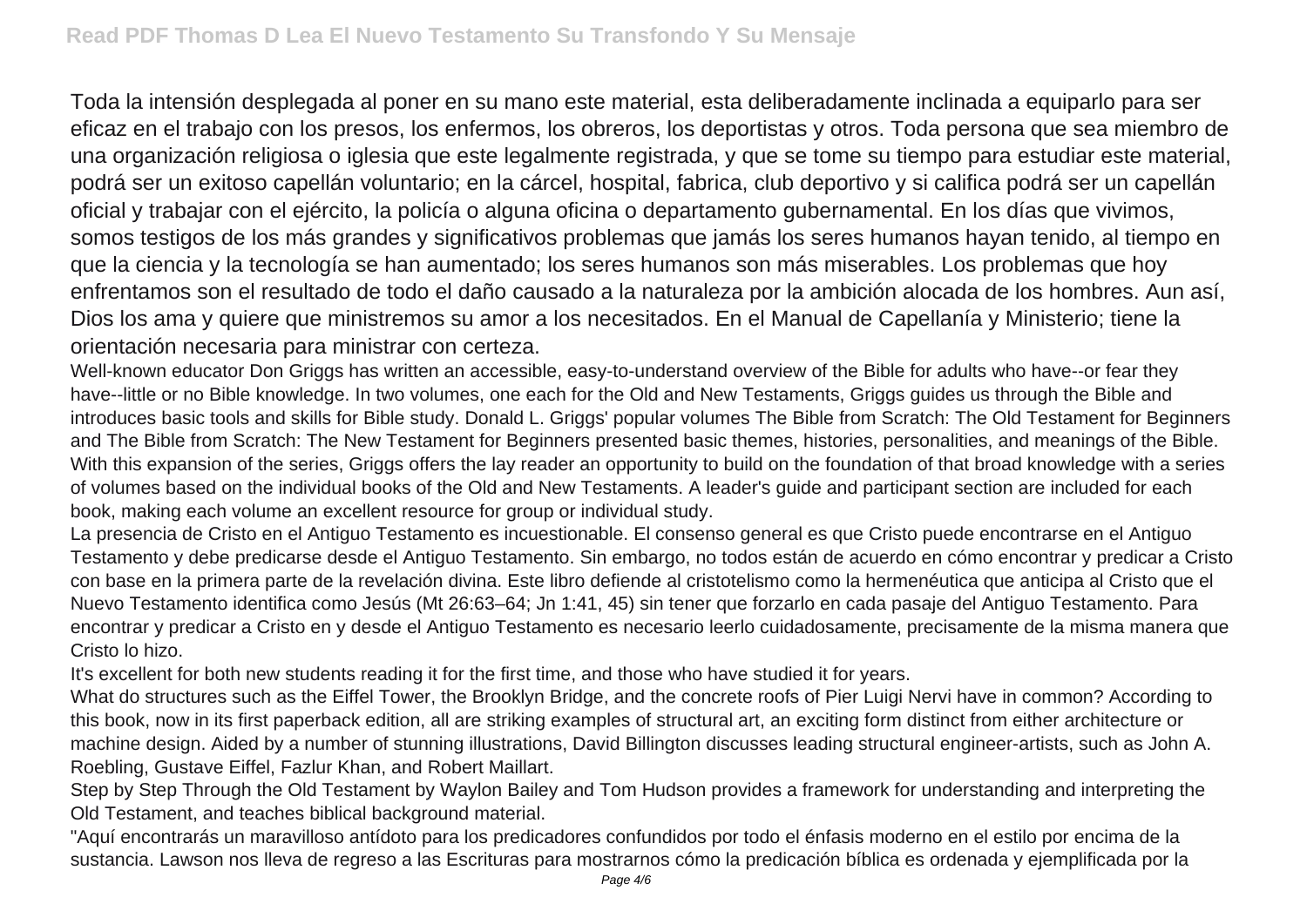misma Biblia. Hambre en la tierra es un libro refrescante, sencillo y completo. Te desafía y alienta al mismo tiempo. Lo mejor de todo, la pasión de Steve por la predicación bíblica es contagiosa. Él demuestra que, definitivamente, la predicación expositiva es el patrón bíblico para el ministerio. También extrae del texto bíblico muchos consejos prácticos sobre cómo predicar bíblicamente. Este es un maravilloso e invaluable recurso para los pastores que desean alimentar su grey como el Gran Pastor nos ha llamado a hacerlo. Estoy muy agradecido por la publicación de este libro y oro para que tenga impacto en los pastores, líderes de estudios bíblicos, ministerios evangélicos y en los hambrientos miembros de nuestra grey". John MacArthur

Includes 24 volumes, written in Spanish by authors recognized in the Hispanic World. Each volume of the Hispanic World Biblical Commentary offers a number of helps and aids including: - An ample introduction to each book of the Bible. - The entire printed text of the biblical passages in the RVA (New Reina Valera) version, with an abundance of explanatory notes. - A clear and profound exegesis and commentary on the biblical text. - Some of the practical helps include: Biblical jewels, sermon outlines, illustrations, practical truths, photographs and maps.

El modelo de Tito 2 de que las mujeres mayores vivan el evangelio junto a las más jóvenes es vital para que todas podamos crecer. Es de fortaleza mutua, glorifica a Dios y hace que Su verdad sea creíble para nuestro mundo. Esto es comunidad cristiana como Dios la diseñó. Tu vida encontrará su significado más pleno al adornar el evangelio de Cristo. The Titus 2 model of older women living out the gospel alongside younger women is vital for us all to thrive. It is mutually strengthening, glorifies God, and makes His truth believable to our world. This is Christian community as God designed it. Your life will find its fullest meaning as you adorn the gospel of Christ.

Libro imprescindible para los estudiantes de la Biblia. Gracias a sus resúmenes y valoraciones, el lector interpretará y entenderá los libros del N.T. basándose en una adecuada contextualización histórica

Dice Job 1:9b: ¿Acaso teme Job a Dios de balde? Según Satanás, el ser humano adora a Dios y su grandeza cuando todo va "viento en popa a toda vela". Job ha demostrado que hay personas que sí, que adoran a Dios y su grandeza cuando las cosas van bien, pero también cuando la nave de su barco pasa por las tormentas de la vida. Durante estos once capítulos donde he ido desarrollando diferentes partes del libro de Job, el hilo conductor siempre ha sido la grandeza de Dios. Cuando le conferimos majestad a una persona, estamos reconociendo su grandeza. Y en este libro toda la grandeza, majestad y poder tienen que ir dedicadas al único Dios trino y verdadero, creador del cielo y de la tierra, a quien hará bien el ser humano someterse a su soberana voluntad, reconociendo que solo él tiene toda la autoridad y todo el poder para manifestarse con su grandeza, tanto en el vasto universo, como también en la vida de cualquier individuo. Él tiene el poder para descubrir todo lo que uno pueda reservarse y todo lo que pueda aparentar ser.

Study resource that views the historic, cultural and global content of each book and critical problems surrounding each manuscript. Un libro fantástico y fácil de utilizar dirigido a lectores serios que deseen adentrarse en el mundo de la Biblia para entenderla mejor y vivirla fielmente en el mundo de hoy. ¿Cómo leer la Biblia? ¿Cómo interpretarla? ¿Cómo aplicarla? Este libro salva las distancias entre los acercamientos hermenéuticos que son demasiado simples y los que son demasiado técnicos. Empieza recogiendo los principios generales de interpretación para, después, aplicar esos mismos principios a los diferentes géneros y contextos, a fin de que el lector pueda entender el texto bíblico y aplicarlo a su propia situación. Duvall y Hays sugieren que los textos bíblicos no significan lo que el lector quiere. Los autores bíblicos tenían en mente un significado concreto, y Dios nos ha dado las herramientas necesarias para llegar a ese significado. Este libro contiene ejercicios prácticos que nos guían a través del proceso de interpretación tanto del Antiguo como del Nuevo Testamento, y hace un